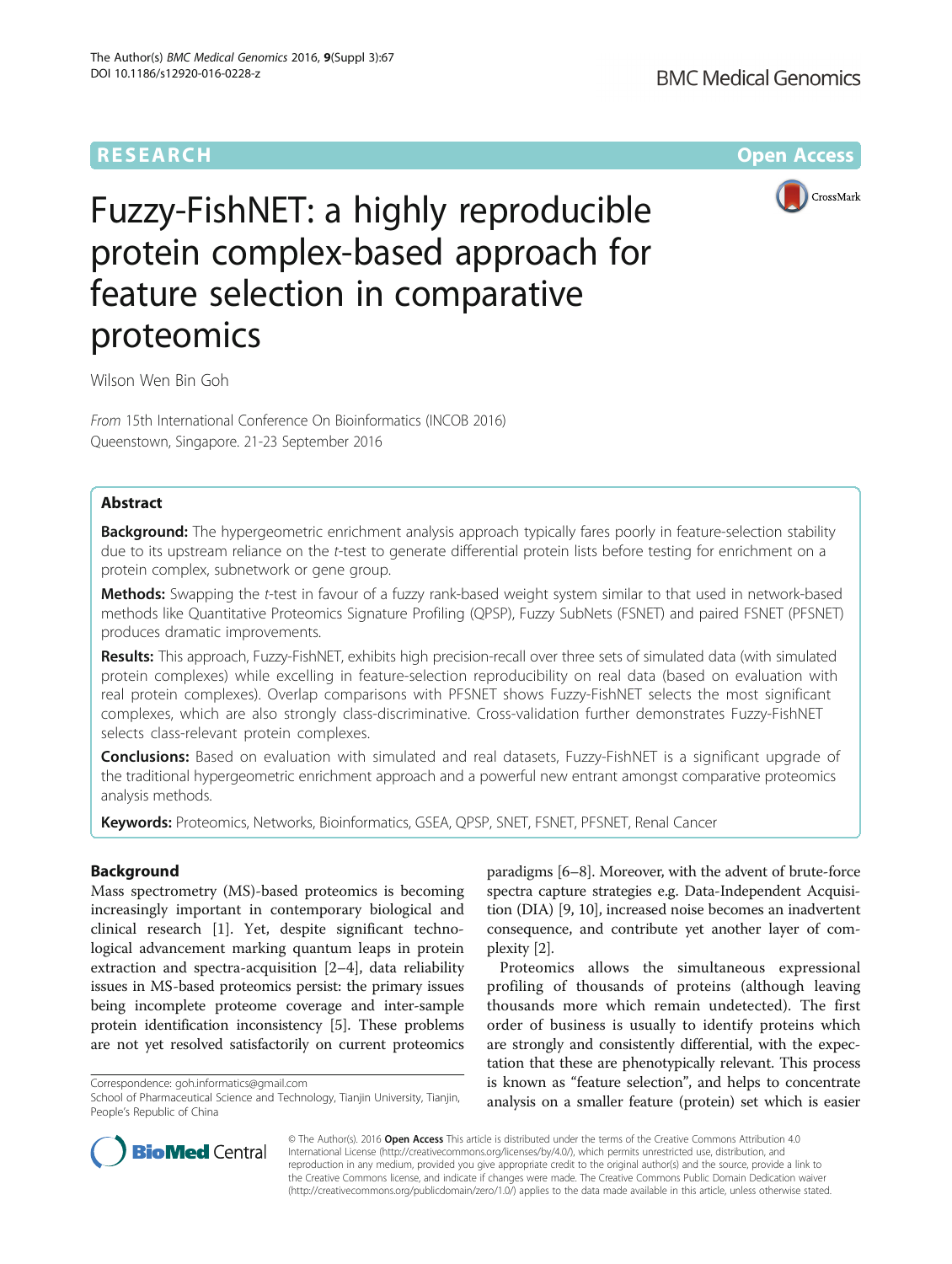to study, understand and validate experimentally [\[11](#page-10-0)]. Unlike animal models or cell lines, clinical samples are highly heterogeneous, reflecting different disease etiologies and genetic backgrounds amongst unique individuals [[12](#page-10-0)]. Heterogeneity, compounded with the fact that different proteins being identified between samples [[13\]](#page-10-0), and possible quantification accuracy issues [\[14\]](#page-10-0) means that in practical deployment, it is difficult to make reliable identification of useful biomarkers or drug targets during analysis of clinical data. Hence, more sophisticated and robust analytical methods are required.

Contextualization at the level of subnets, or more specifically, protein complexes, can resolve proteomic coverage and consistency issues [[15](#page-10-0)–[18](#page-10-0)]. Use of protein complexes as features for feature-selection instead of predicted clusters from reference networks, is a more powerful approach as protein complexes are enriched for biological signal [\[19](#page-10-0)]. However, use of protein complexes alone (despite its high biological signal enrichment) is insufficient: the nature of the statistical analysis method is also equally important. The hypergeometric enrichment (HE) test is commonly used in many areas of biological research from testing for functional enrichment [\[20](#page-10-0)–[25](#page-10-0)] to testing for over-representation of genes in predicted subnetworks [\[26](#page-10-0)]. Yet, despite its wide use, even when used with protein complexes, HE does poorly, particularly in terms of feature-selection stability [[16\]](#page-10-0).

HE is actually a two-part test (see Methods). But its reliance on the t-test to generate a differential protein list for subsequent enrichment analysis based on the hypergeometric test is a known contributing factor towards its high instability [\[27](#page-11-0), [28](#page-11-0)], and is demonstrated again in recent work [\[16\]](#page-10-0). We may redesign HE using elements of design that have worked well in other techniques.

QPSP, and the rank-based network approaches (RBNAs), SNET (SubNET) [\[29\]](#page-11-0), FSNET (Fuzzy SNET) and PFSNET (Paired FSNET) [\[30](#page-11-0)] have been shown to be highly stable and robust, these techniques are similar in that they use a fuzzy weighting system on proteins ranked by expression [[31](#page-11-0)] (see Methods).

By incorporating the fuzzy weighting system into HE, and doing away with upstream t-test differential protein preselection, a new spin on the original HE technique, Fuzzy-FishNET, is introduced here. Its name comes from the incorporation of the fuzzy weighting system in QPSP/FSNET/ PFSNET with the one-sided Fisher's exact test (equivalent to the hypergeometric test). Fuzzy-FishNET is evaluated based on precision and recall on three simulated datasets, and also its stability/reproducibility on real data.

# Methods

# Simulated proteomics datasets — D.1.2, D2.2 and RC1

Two simulated proteomics datasets, D1.2 and D2.2, from the study of Langley and Mayr are used [[32](#page-11-0)]. D.1.2 is obtained from a study of proteomic changes resulting from addition of exogenous matrix metallopeptidase (3 control, 3 test) while D2.2 is obtained from a study of hibernating arctic squirrels (4 control, 4 test). Protein quantification in both studies is based on spectral counts.

For both D1.2 and D2.2, 100 simulated datasets each with 20% randomly generated differential features are generated. The 20% threshold is arbitrary, for D1.2 and D2.2, this corresponds to 177 and 710 differential proteins respectively. For a given feature measured amongst samples derived from two different sample classes A and B, the effect size is the magnitude of the inter-class difference e.g. the differences of the means amongst samples derived from classes A and B. Here, the effect sizes of these 20% differential features are randomly selected from one out of five possibilities or p (20%, 50%, 80%, 100% and 200%), increased in one class and not in the other, and expressed as:

$$
SC_{i,j}' = SC_{i,j} * (1 + p)
$$

where  $SC_{i,j}$  and  $SC_{i,j}$  are respectively the original and simulated spectral count from the j<sup>th</sup> sample of protein i.

RC1 comes from the 12 controls from the renal cancer (RC) dataset (see below). As with D1.2 and D2.2, 20% random proteins are randomly selected as differential, an effect size sampled from one of 5 possibilities, and inserted in only half of the controls, thus creating 6 control and 6 artificial test samples. This is also repeated 100 times to generate 100 simulated datasets.

# Proteomics dataset — renal cancer (RC)

The renal cancer (RC) study of Guo et al. [[2\]](#page-10-0) is derived from six pairs of non-tumorous and tumorous clear-cell renal carcinoma (ccRCC) tissues based on the SWATH spectra-acquisition method. The six sample pairs are examined twice, as two different technical batches.

All SWATH spectra maps are analyzed using Open-SWATH [\[9\]](#page-10-0) against a spectral library containing 49,959 reference spectra for 41,542 proteotypic peptides from 4,624 reviewed SwissProt proteins [[2\]](#page-10-0). The library is compiled via library search of spectra captured in DDA mode (linking spectra mz and rt coordinates to a library peptide). Proteins are quantified via spectral count.

#### Protein complexes (subnets)

Although subnets or clusters are predictable from large biological networks, real biological complexes are enriched for biological signal, far outperforming predicted complexes/subnets from reference networks [[19](#page-10-0), [31](#page-11-0), [33](#page-11-0), [34](#page-11-0)]. Here, known human protein complexes derived from the CORUM database are used [\[35\]](#page-11-0).

To avoid high fluctuation in the test statistics used by some of the methods considered here (e.g. QPSP),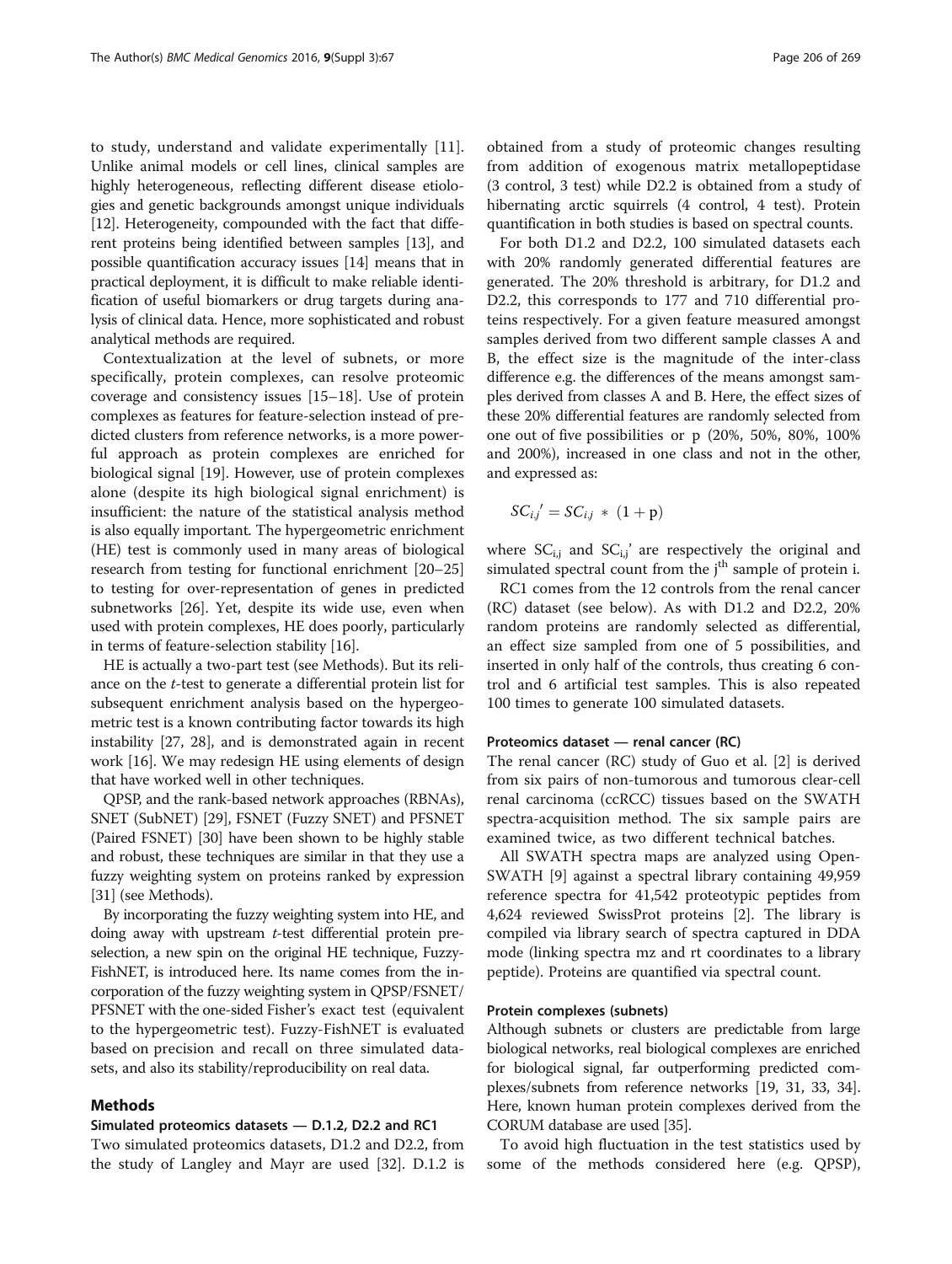complexes with at least 3 proteins that were identified and measured in the proteomics screen are retained (1363 complexes)

# Hypergeometric-enrichment (HE)

HE is a frequently used form of protein complex/subnetwork evaluation and consists of two steps [[5\]](#page-10-0): First, differential proteins are identified using the two-sample  $t$ -test [\[36](#page-11-0)]. This is followed by a hypergeometric test where given a total of  $N$  proteins (with  $B$  of these belonging to a complex) and  $n$  test-set proteins (i.e., differential), the exact probability  $P$  that  $b$  or more proteins from the test set are associated by chance with the complex is given by [\[37\]](#page-11-0):

$$
P(X \ge b) = \sum_{i=b}^{\min(n,B)} \frac{\binom{n}{i} \binom{N-n}{B-i}}{\binom{N}{B}}
$$

The sum  $P(X \ge b)$  is the *p*-value of the hypergeometric test.

#### Gene-set enrichment analysis (GSEA)

The direct-group (DG) analysis approach, Gene-Set Enrichment Analysis, or GSEA is developed as a more powerful alternative to HE, as it obviates the t-test-based protein pre-selection step. In GSEA, a complex is tested by comparing the distribution of constituent protein expression between phenotype classes against that of proteins outside the complex using a Kolmogorov-Smirnov (KS) statistic [[38](#page-11-0)].

Denoting proteins in the complex as the set D and proteins outside the complex as the set D', the KS-statistic  $\mathop{\hbox{\rm KS}}\nolimits_{\rm D,D}$ is expressed as:

$$
K S_{D,D*} = max_x |F_{1,D}(x) - F_{2,D'}(x)|
$$

where  $F_{1,D}(x)$  and  $F_{2,D}*(x)$  are respectively the number of proteins in D and D' that whose rank is higher than the rank x. The null hypothesis is rejected at an alpha of 0.05 if

$$
KS_{D,D'} \geq c(alpha) pha) * \sqrt{\frac{|D|+|D'|}{|D|*|D'|}}
$$

where *c(alpha)* is the critical value at a given alpha level. Here, at an alpha of 0.05,  $c(alpha)$  = 1.36.

#### Quantitative proteomics signature profiling (QPSP)

In QPSP, each sample is sorted based on abundance. The most abundant proteins above a certain percentile (the value is denoted as alpha1) are first selected. A second percentile value (defined as alpha2) is then used to extend the protein list [\[30\]](#page-11-0). To penalize lower-ranked

proteins below alpha1 and above alpha2, proteins are assigned interpolated weights based on their ranks.

Alpha1 and alpha 2 are typically set as the top 10%, and top 20% ranks respectively. Rank-based weighting is achieved via discretization of the ranks from top 10-20% into four bins: 10–12.5% (weight 0.8), 12.5% to 15% (0.6), 15–17.5% (0.4), 17.5 to 20% (0.2). All other proteins beyond alpha2 (viz. remaining proteins) have a weight of 0 (and are thus ignored). Proteins above alpha1 are assigned a full weight of 1.

Given each sample, a vector of hit-rates is generated by considering the overlaps of the proteins (given their weights) against a vector of complexes. Given a sample in class A  $(S_A)$  and a vector of complexes of length n, for each complex  $C_i$  in the complex vector, the hit-rate is the intersection of proteins in  $S_A$  and  $C_i$ , modulated by the weight, over the total number of proteins in  $C_i$ .

Let the hit-rate for  $S_A$  in  $C_i$  be  $H(S_A, C_i)$ . Therefore, the vector of hit-rates for sample  $S_A$  is  $H_{SA} = \langle H(S_A, C_1) \dots \rangle$  $H(S_A, C_n)$ ). This vector of hit-rates signifies the sample's signature profile based on complexes.

QPSP works with simple two-sample t-test. For each complex C in the complex vector, two lists are compared against each other,  $HA = \langle H(A_1, C), ..., H(A_m, C) \rangle$  and  $HB = \langle H(B_1, C),..., H(B_n, C) \rangle$ , where A and B are phenotype classes of lengths m and n respectively. The t-statistic, t\_score, between HA and HB is computed by:

$$
t\_score = \frac{\overline{HA} - \overline{HB}}{S_{HA,HB}\sqrt{\frac{1}{n} + \frac{1}{m}}}
$$

where

$$
S_{HA,HB} = \sqrt{\frac{(m-1)S_{HA}^2 - (n-1)S_{HB}^2}{m+n-2}}
$$

If t\_score for  $C_i$  is significant (i.e. its associated *p*-value falls below 0.05), then  $C_i$  is considered differential.

#### SNET/FSNET/PFSNET

In SNET, given a protein  $g_i$  and a tissue  $p_k$ , let  $f_s(g_i, p_k) = 1$ , if the protein  $g_i$  is among the top alpha percent (default = 10%) most-abundant proteins in the tissue  $p_k$ ; and = 0 otherwise.

Given a protein  $g_i$  and a class of tissues  $C_i$ , let

$$
\beta(g_i, Cj) = \sum_{p_k \in C_j} \frac{fs(g_i, pk)}{|C_j|}
$$

That is,  $\beta(g_i, C_j)$  is the proportion of tissues in  $C_j$  that have  $g_i$  among their top alpha percent most-abundant proteins.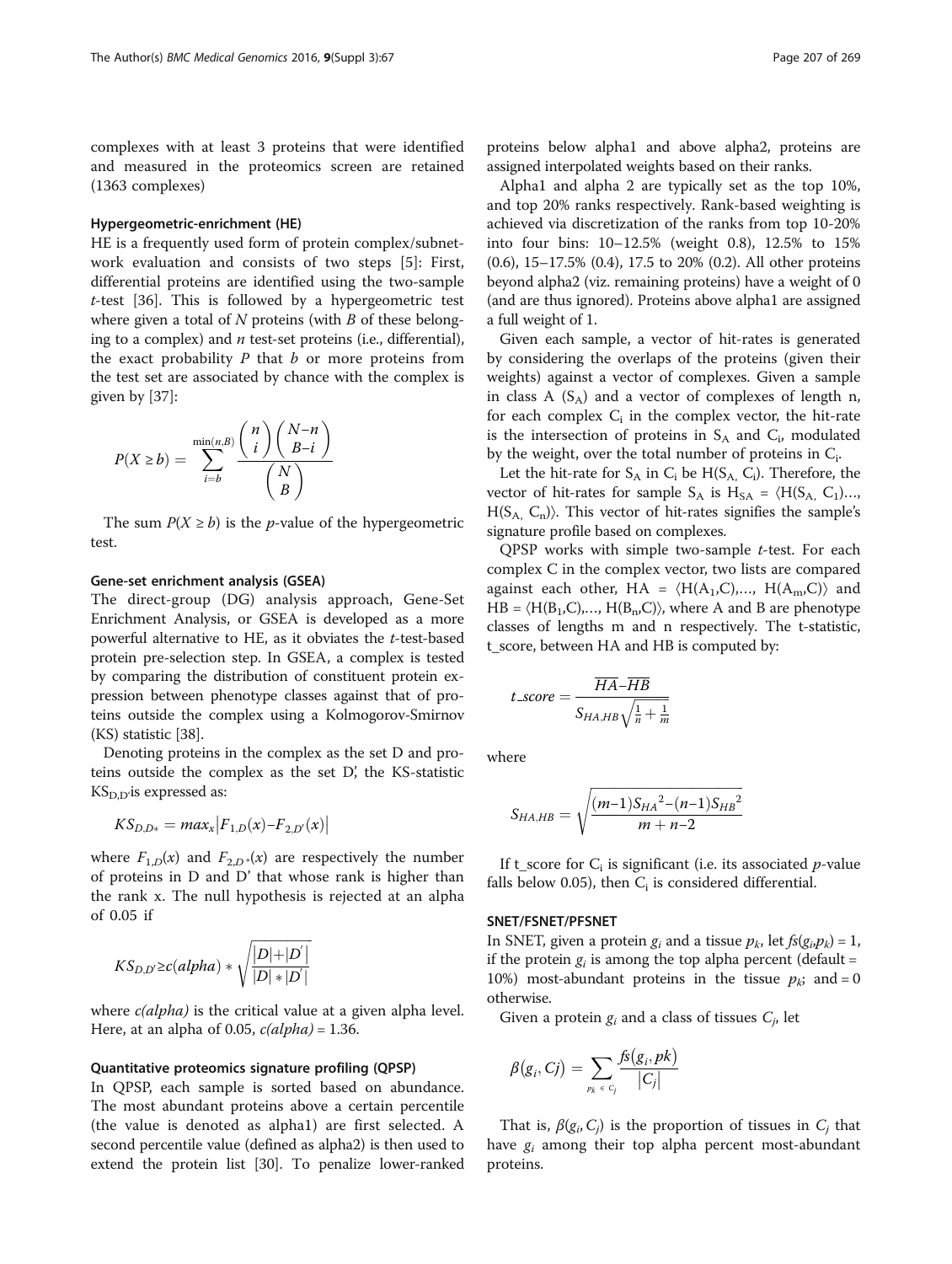Let  $score(S, p_k, C_i)$  be the score of a protein complex S and a tissue  $p_k$  weighted based on the class  $C_i$ . It is defined as:

score
$$
(S, p_k, Cj)
$$
 =  $\sum_{g_i \in S} f_s(g_i, pk) * \beta(g_i, Cj)$ 

The function  $f_{SNET}(S, X, Y, C_i)$  for some complex S is a t-statistic defined as:

$$
f_{SNET}(S, X, Y, C_j) = \frac{mean(S, X, C_j) - mean(S, Y, C_j)}{\sqrt{\frac{var(S, X, C_j)}{|X|} + \frac{var(S, Y, C_j)}{|Y|}}}
$$

where *mean*( $S$ ,#, $C$ <sub>i</sub>) and *var* ( $S$ ,#, $C$ <sub>i</sub>) are respectively the mean and variance of the list of scores {score(S,pk,C<sub>j</sub>) |  $p_k$ is a tissue in #}.

The complex S is considered differential (weighted based on  $C_j$ ) in X but not in Y if  $f_{SNET}(S,X,Y,C_j)$  is at the largest 5% extreme of the Student t-distribution, with degrees of freedom determined by the Welch-Satterwaite equation.

Given two classes  $C_1$  and  $C_2$ , the set of significant protein complexes returned by SNET is the union of  ${S \mid f_{SNET}(S,C_1,C_2,C_1)}$  is significant} and  ${S \mid f_{SNET}(S,C_2,C_1,C_2)}$ is significant}; the former being complexes that are significantly consistently highly abundant in  $C_1$  but not  $C_2$ , the latter being complexes that are significantly consistently highly abundant in  $C_2$  but not  $C_1$ .

FSNET is identical to SNET, except in one regard:

For FSNET, the definition of the function  $fs(g_i,p_k)$  is replaced such that  $fs(g_i, p_k)$  is assigned a value between 1 and 0 as follows:  $f_s(g_i p_k)$  is assigned the value 1 if  $g_i$  is among the top alpha1% (default  $= 10\%$ ) of the most-abundant proteins in  $p_k$ . It is assigned the value 0 if  $g_i$  is not among the top alpha2% (default =  $20\%$ ) mostabundant proteins in  $p_k$ . The range between alpha1% and alpha2% is divided into  $n$  equal-sized bins (default  $n = 4$ ), and  $fs(g_i, p_k)$  is assigned the value 0.8, 0.6, 0.4, or 0.2 depending on which bin  $g_i$  falls into in  $p_k$ . This tiered weighting system is termed fuzzification.

A test statistic  $f_{FSNET}$  is defined analogously to  $f_{SNET}$ . Given two classes  $C_1$  and  $C_2$ , the set of significant complexes returned by FSNET is the union of  $\{S \mid f_{FSNET}(S, C_1, C_2, C_1)\}$ is significant} and  $\{S \mid f_{FSNET}(S, C_2, C_1, C_2)$  is significant}.

For PFSNet, the same  $f_s(g_i, p_k)$  function as in FSNet is used. But it defines a score  $delta(S, p_k, X, Y)$  for a complex S and tissue  $p_k$  wrt classes X and Y as the difference of the score of S and tissue  $p_k$  weighted based on X from the score of S and tissue  $p_k$  weighted based on Y. More precisely:  $delta(S, p_k, X, Y) = score(S, p_k, X) - score(S, p_k, Y).$ 

If a complex  $S$  is irrelevant to the difference between classes X and Y, the value of  $delta(S, p_k, X, Y)$  is expected to be around 0. So PFSNet defines the following onesample t-statistic:

$$
f_{PFSNET}(S, X, Y, Z) = \frac{mean(S, X, Y, Z)}{se(S, X, Y, Z)}
$$

where *mean*(S, X, Y, Z) and se(S, X, Y, Z) are respectively the mean and standard error of the list  $\{delta(S, p_k, X, Y)\}$  $p_k$  is a tissue in  $Z$ . The complex S is considered significantly consistently highly abundant in  $X$  but not in  $Y$  if  $f_{PFSNet}(S, X, Y, X \cup Y)$  is at the largest 5% extreme of the Student t-distribution.

Given two classes  $C_1$  and  $C_2$ , the set of significant complexes returned by PFSNet is the union of  ${S \mid S}$  $f_{PFSNet}(S,C_1,C_2,C_1 \cup C_2)$  is significant} and {S |  $f_{PFSNet}(S,C_2,C_1,C_1 \cup C_2)$  is significant}; the former being complexes that are significantly consistently highly abundant in  $C_1$  but not  $C_2$ , and vice versa.

## Fuzzy-FishNET

In Fuzzy-FishNET, a gene, gi, in sample pk, is assigned a weight ff(gi,pk) between 5 and 0 as follows: ff(gi,pk) is assigned the weight value 5 if gi is among the top alpha1% (default =  $10\%$ ) of the most-abundant proteins in pk (Fig. [1](#page-4-0)). To boost sensitivity, a second alpha level, alpha2 is defined between the range top 10–20%. To account for the higher level of uncertainty for proteins in this region, weights are assigned based on ranks. To do this, proteins within alpha2 are divided into n equal-sized bins (default  $=4$ ), and ff(gi,pk) and assigned a weight of 4, 3, 2, or 1 depending on which bin gi falls into in pk. Proteins that fall below the top 20% are assigned weights of 0.

For a complex S, and samples in class J,  $C_j$ , and samples in class k,  $C_k$ , the sum of weights can be expressed in a contingency table (Table [1\)](#page-4-0) as shown below:

where a and c are the sum of weights for samples in class  $C_i$  and  $C_k$  mappable to proteins within complex S respectively, b and d are the sum of weights across samples in class  $C_i$  and  $C_k$  that are missed for proteins in complex S respectively. The Fisher exact probability p of obtaining this given set of values is then:

$$
p = \frac{\binom{a+b}{a}\binom{c+d}{c}}{\binom{n}{a+c}}
$$

$$
= \frac{(a+b)!(c+d)!(a+c)!(b+d)!}{a!b!c!d!n!}
$$

The Fisher exact probability  $p$  is also the hypergeometric probability of observing this particular arrangement of the data, assuming the given marginal totals, on the null hypothesis that both  $C_i$  and  $C_k$  have similar distributions of top alpha proteins across their class members mappable to constituent proteins belonging to complex S [[37\]](#page-11-0).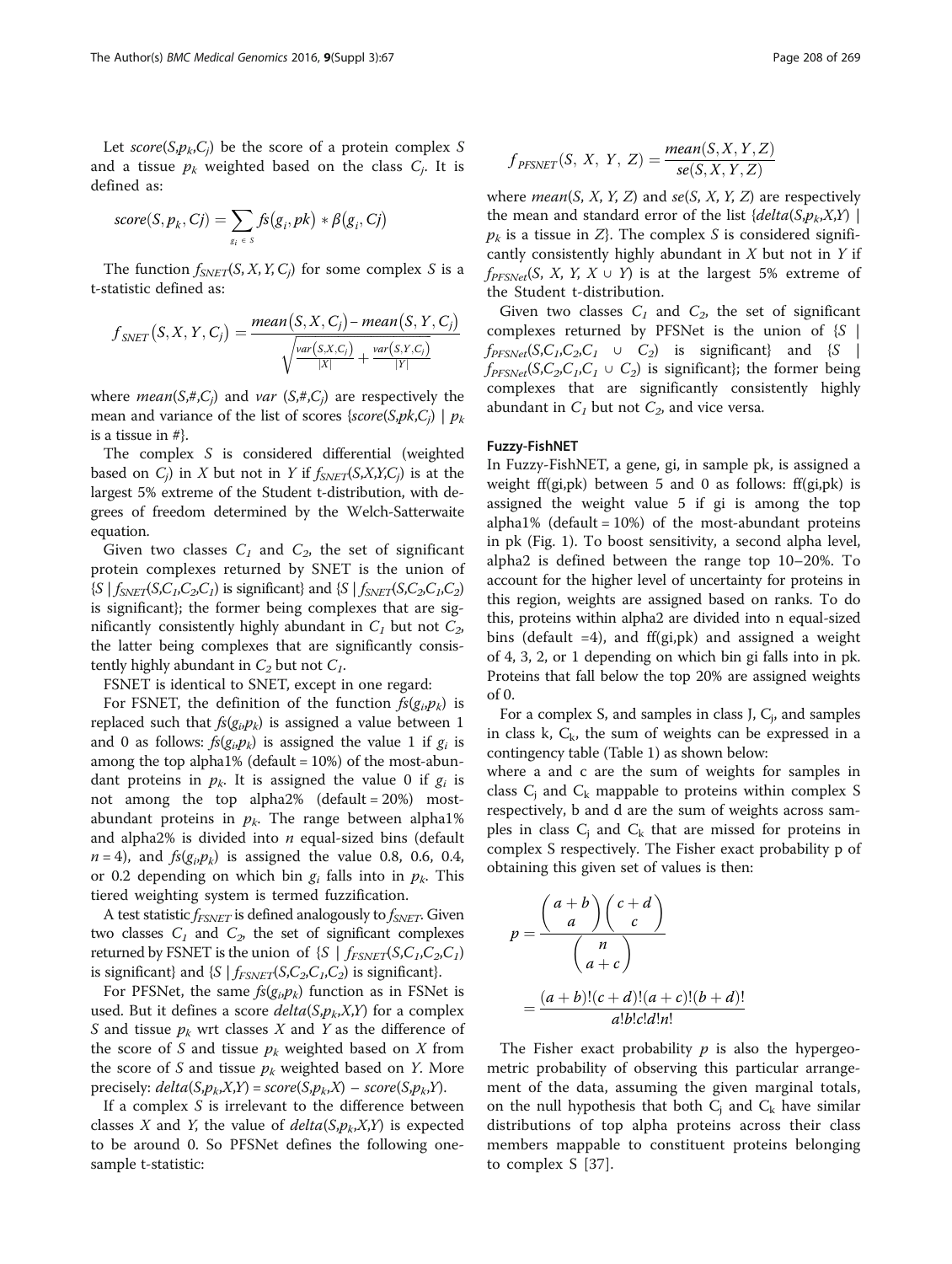<span id="page-4-0"></span>

The p-value is calculated in a similar manner as in HE, as the sum of probabilities of obtaining an observation greater than or equal to a.

#### Performance benchmarks (simulated data)

In simulated data, differential proteins are are defined a priori and used to construct pseudo-complexes at various levels of purity (i.e., the proportion of significant proteins in the complex).

Proteins in the same complex are expected to be expressionally correlated. To incorporate this principle in pseudocomplex generation, a Euclidean distance is calculated for all differential protein pairs across all samples. These are then clustered via Ward's linkage. The differential proteins are reordered such that those with similar expression pattern are adjacent to each other. This reordered list is then split at regular intervals to generate 20, 101 and 62

|  |  |  |  |  | Table 1 A typical 2 x 2 contingency table |  |
|--|--|--|--|--|-------------------------------------------|--|
|--|--|--|--|--|-------------------------------------------|--|

|                                |         | In complex S Not in Complex S Marginals |             |
|--------------------------------|---------|-----------------------------------------|-------------|
| Samples in Class $J(C_i)$ a    |         |                                         | $a + b$     |
| Samples in Class<br>$K(C_{k})$ |         |                                         | $c + d$     |
| Marginals                      | $a + c$ | $b+d$                                   | $a+b+c+d=n$ |

differential pseudo-complexes for D1.2,D2.2 and RC1 respectively. An equal number of non-differential proteins are randomly selected, reordered based on expressional correlation, and then split to generate an equal number of non-differential pseudo-complexes.

The purity of the pseudo-complexes is lowered by decreasing the proportion of differential proteins [\[39](#page-11-0)]. This makes it harder for a differential pseudo-complex to be detected. So lowering purity tests for robustness and sensitivity. Here, purity is tested at three levels: 100%, 75% and 50%. At 100% purity, simulated complexes are comprised solely of differential proteins. These are randomly swoped out at lower purity levels; e.g. at 75% purity, 25% constituent differential proteins are randomly replaced with non-differential ones.

The differential and non-differential pseudo-complexes are combined into a single complex vector, which can be used for precision and recall-based evaluation of complex-based feature-selection methods:

$$
Precision = \frac{TP}{TP + FP}; Recall = \frac{TP}{TP + FN}
$$

where TP, FP and FN are the True Positives, False Positives and False Negatives respectively. Since precision and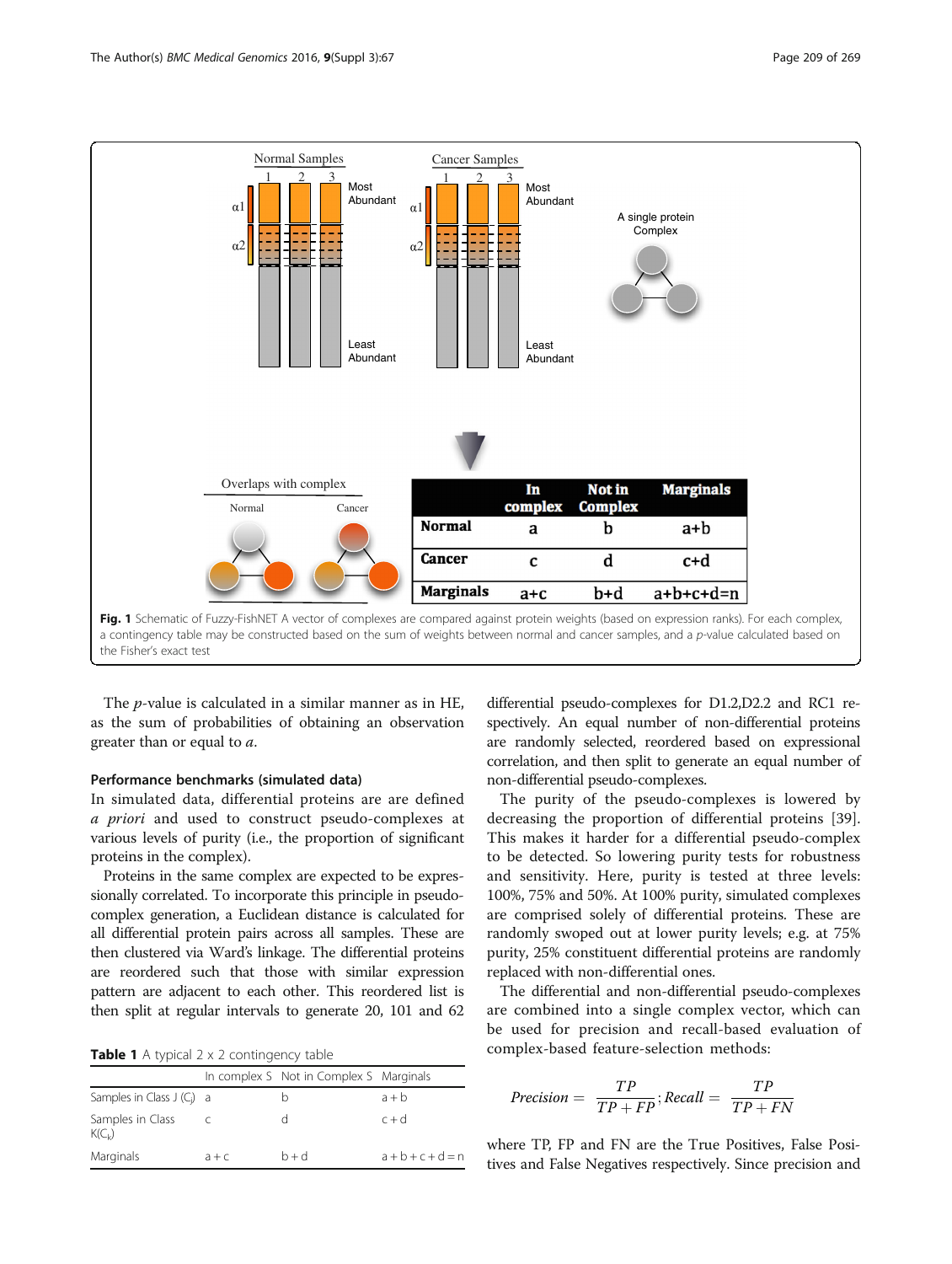recall are both important performance measures, they can be combined to generate an average. A common way of doing this is the F-score  $(F<sub>s</sub>)$  which is the harmonic mean between precision and recall:

$$
F_s = 2 * \frac{Precision * Recall}{Precision + Recall}
$$

# Performance benchmarks (real data)

On real data, differential complexes are not known a priori, so direct precision-recall analysis is not possible. Instead, one may test for reproducibility/stability [[31, 34](#page-11-0), [39](#page-11-0)].

Reproducibility can be gauged based on the overlaps between technical replicates. To compare the technical replicates in RC, let  $T_1$  and  $T_2$  be the significant complexes selected by independently applying a given network method on the two replicates. Then reproducibility may be measured as overlaps based on the Jaccard coefficient (J):

$$
J=\frac{|T_1\cap T_2|}{|T_1\cup T_2|}
$$

This comparison may not be sufficiently robust and doesn't allow evaluation at small sample sizes. So, one may perform resampling at different levels (resampling sizes of 4, 6 and 8) and generate a binary matrix for each method, where a value of 1 indicates significance at a significance level of 0.05 and 0 otherwise per complex. The binary matrix may be analyzed in 2 ways: Row summation to evaluate the numbers of predicted differential complexes and column summation to evaluate the stability of predicted differential complexes [[34](#page-11-0)].

#### Cross-validation (real data)

To demonstrate that Fuzzy-FishNET selects class-relevant differential complexes and only works when sample classes are real, cross-validation is performed 1000 times in two scenarios: where real classes exist(A) and where classes are shuffled/randomized (B) in RC. In each instance, half the data is used for feature-selection using Fuzzy-FishNET. A quarter of the remaining data is used for training, and the final quarter, validation. The classifier used is the deterministic Naïve Bayes method [\[40\]](#page-11-0). Cross-validation accuracy (CVAccuracy) is defined as:

$$
CVAccuracy = \frac{Number\ of\ correct\ class\ assignments}{Total\ size\ of\ validation\ set}
$$

A good feature-selection approach will select features that can build highly accurate prediction models when true class labels are present. But if the class labels are shuffled, then this is expected to lead to strong decrease in predictive performance.

# Results and discussions

# F-score comparisons (Simulated datasets)

The F-score distributions suggest that under noisier conditions (purity below 75%), Fuzzy-FishNET is an improvement over conventional HE and GSEA methods but overall appears to be a weaker method than earlier complex-based feature selection methods such as PFSNET (Fig. [2](#page-6-0)).

HE typically has the worst F-scores over all methods surveyed but in actuality, does very well in precision (Additional File [1](#page-10-0)) but falls short largely in recall (Additional File [2](#page-10-0)). Although GSEA is developed to address HE's reliance on the unstable differential protein pre-selection step (e.g. based on the  $t$ -test), it is only powerful when purity is at 100%. If purity drops to 75% and below, GSEA's F-score distributions quickly plummets. At purity of 50%, GSEA becomes the second worst method, beating only HE. Since noise and uncertainty in biological data is certainly expected, be it expressional or complexes, GSEA is unlikely a superior alternative to HE.

Fuzzy-FishNET's performance is comparable to existing complex-based methods which also rely on the fuzzification process e.g. QPSP, FSNET, PFSNET. It does however, gain power as sample size increases. In D1.2, where  $n = 3$ (per class), Fuzzy-FishNET falls behind SNET even (the earliest incarnation, and least powerful of the RBNAs). But as sample size increases to  $n = 6$  (per class) in RC1, then Fuzzy-FishNET beats most methods, is comparable to FSNET but weaker than PFSNET.

It is fascinating that swapping the differential protein selection step in favour of a fuzzy weighting system based on expressional ranks can greatly improve the precision-recall performance in HE. This is consistently observed over three sets of simulated data. However, there is no gold-standard for generating pseudo-complexes, nor is it known if the lack of biological coherence in the pseudo-complexes unfairly penalizes certain complexbased feature-selection approaches. Therefore it is also essential to consider results based on real data and real complexes for a comprehensive evaluation.

#### Reproducibility of technical replicates (Real dataset)

Since technical replicates are present in RC. Each complex-based feature-selection method can be applied independently on each replicate. Inter-replicate overlaps is used as an indicator of complex-based feature-selection reproducibility.

Reproducibility is a strength of Fuzzy-FishNET (Table [2](#page-6-0)). Moreover, it does not make an overly large number of predictions, hence high-overlaps due to feature inflation or test hyper-sensitivity are not likely (misleading) contributors to its good performance.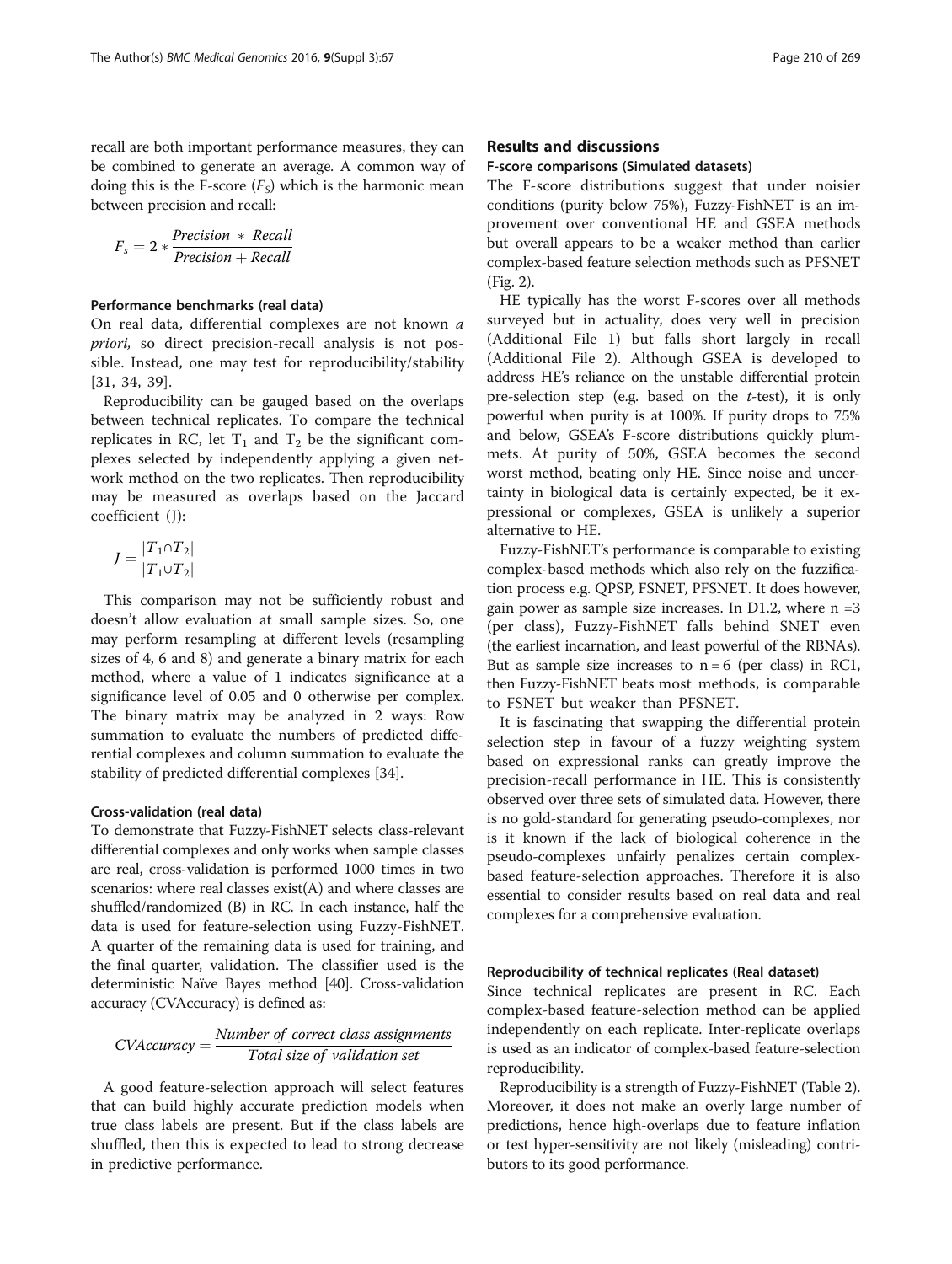<span id="page-6-0"></span>

## Feature-selection stability (Real dataset)

Inter-replicate overlap is a good and simple way of evaluating reproducibility given that technical noise should be the only source of variability (and not due to biological/ clinical heterogeneity). But resampling at various levels to evaluate feature-selection stability is also possible. This is useful, as it also allows explicit evaluation of

Table 2 Selected features for Replicate 1 and 2 are shown alongside their intersections

|                    | HF . |                | GSEA FFISHNET QPSP SNET FSNET PFSNET |      |      |      |      |
|--------------------|------|----------------|--------------------------------------|------|------|------|------|
| Replicate 1 4 1 27 |      |                |                                      | 86   | 34   | 38   | 45   |
| Replicate 2 6 2 28 |      |                |                                      | 75.  | 32.  | -39  | 46   |
| Overlap            |      | 0.25 0.50 0.96 |                                      | 0.66 | 0.83 | 0.88 | 0.93 |

feature-selection stability in the small sample-size scenario (most feature-selection methods do not work well when sample sizes are very small [\[41\]](#page-11-0)).

Given the full RC dataset, random resamplings of sizes 4, 6 and 8 (representing small to moderate size sample size scenarios) followed by feature-selection are performed 1000 times. Two aspects are considered: the number of selected features at each resampling level, and the stability over all selected features.

It is observed that HE, GSEA, Fuzzy-FishNET are particularly stable even as resampling size increases (Fig. [3](#page-7-0) Top). While this is a good sign, it does not necessarily mean that the same features are selected each resampling round. Figure [3](#page-7-0) (Bottom) shows that for HE and GSEA, feature-selection stability is particularly low. This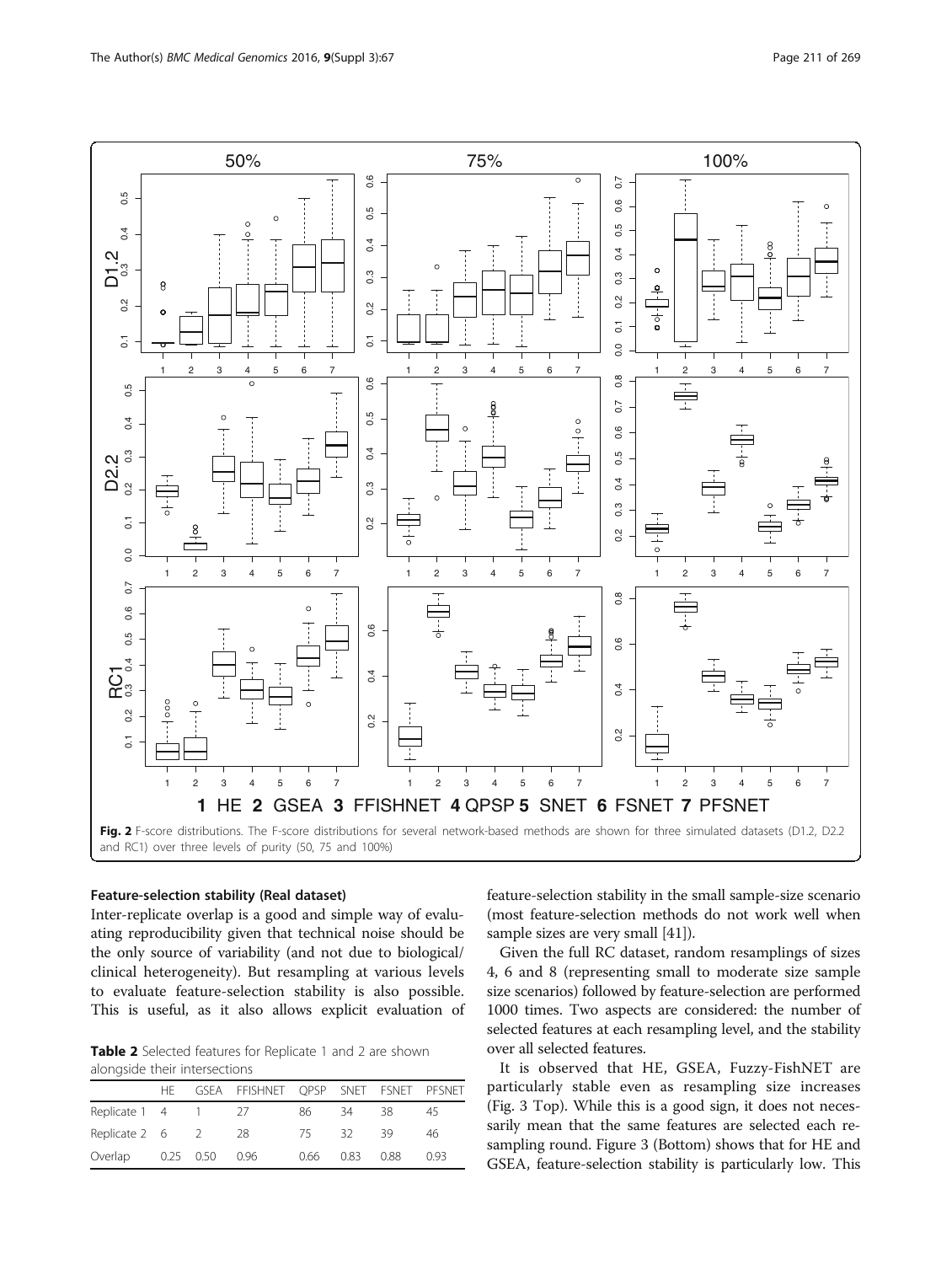<span id="page-7-0"></span>is especially so for GSEA, possibly due to the presence of noise and uncertainty in real data. This supports the simulation observations.

On the other hand, Fuzzy-FishNET's feature-selection stability is second only to that of PFSNET's. However, PFSNET is more affected by sampling size increments, and it also selects considerably more features than Fuzzy-FishNET. There is a possibility that PFSNET may suffer from higher hyper-sensitivity and therefore feature-inflation issues than Fuzzy-FishNET.

# Comparing Fuzzy-FishNET with PFSNET

Both PFSNET and Fuzzy-FishNET do very well on reproducibility. In the previous section, as PFSNET selects more features and appears to be more affected by sampling size increments, it is possible it is relatively hyper-sensitive, thus leading to feature-selection inflation.

To determine if this is likely, significant features selected by PFSNET and Fuzzy-FishNET are compared (Fig. [4a](#page-8-0)), revealing deep overlaps (and therefore high agreements) between both methods. Since there are many more PFSNET complexes than Fuzzy-FishNET's, the former's p-values distributions for intersecting and non-intersecting complexes are compared, revealing that Fuzzy-FishNET selects higher quality complexes (Fig. [4b](#page-8-0)).

Unlike PFSNET, Fuzzy-FishNET doesn't assign network scores for each complex per patient sample. However,

class-discrimination analysis can still be performed using identified protein expressions found within significant complexes. Via hierarchical clustering (Ward's linkage; Euclidean Distance) coupled to bootstrap resampling [[42](#page-11-0)], the constituent proteins (found within Fuzzy-FishNET selected complexes) are highly discriminative between sample classes (Fig. [4c;](#page-8-0) red boxes signify highly stable branches within the tree structure).

Many Fuzzy-FishNET differential complexes are associated with ribosomal complexes [[43](#page-11-0)], although some are also associated with the cytoskeleton [[44](#page-11-0)], proteasome [[45](#page-11-0)] and TNF-alpha complexes [\[46](#page-11-0)] (Additional File [3](#page-10-0)). Although these are consistent with previous observations [[16](#page-10-0)], in the absence of actual experimental validation, it is better to withhold judgement based solely on expected functionalities with renal cancer.

Fuzzy-FishNET selected complexes that are also classrelevant, i.e., it doesn't select features that are weakly associated with sample classes. The distribution of crossvalidation (CV) accuracies when class labels are real, and when class labels are shuffled, reveals strong differences where the prediction model is far more accurate in the former than in the latter. If the feature-selection method selects a large number of irrelevant or weakly associated complexes (hyper-sensitive), then it is expected there will be little to no differences in CV accuracy between real and shuffled class labels.

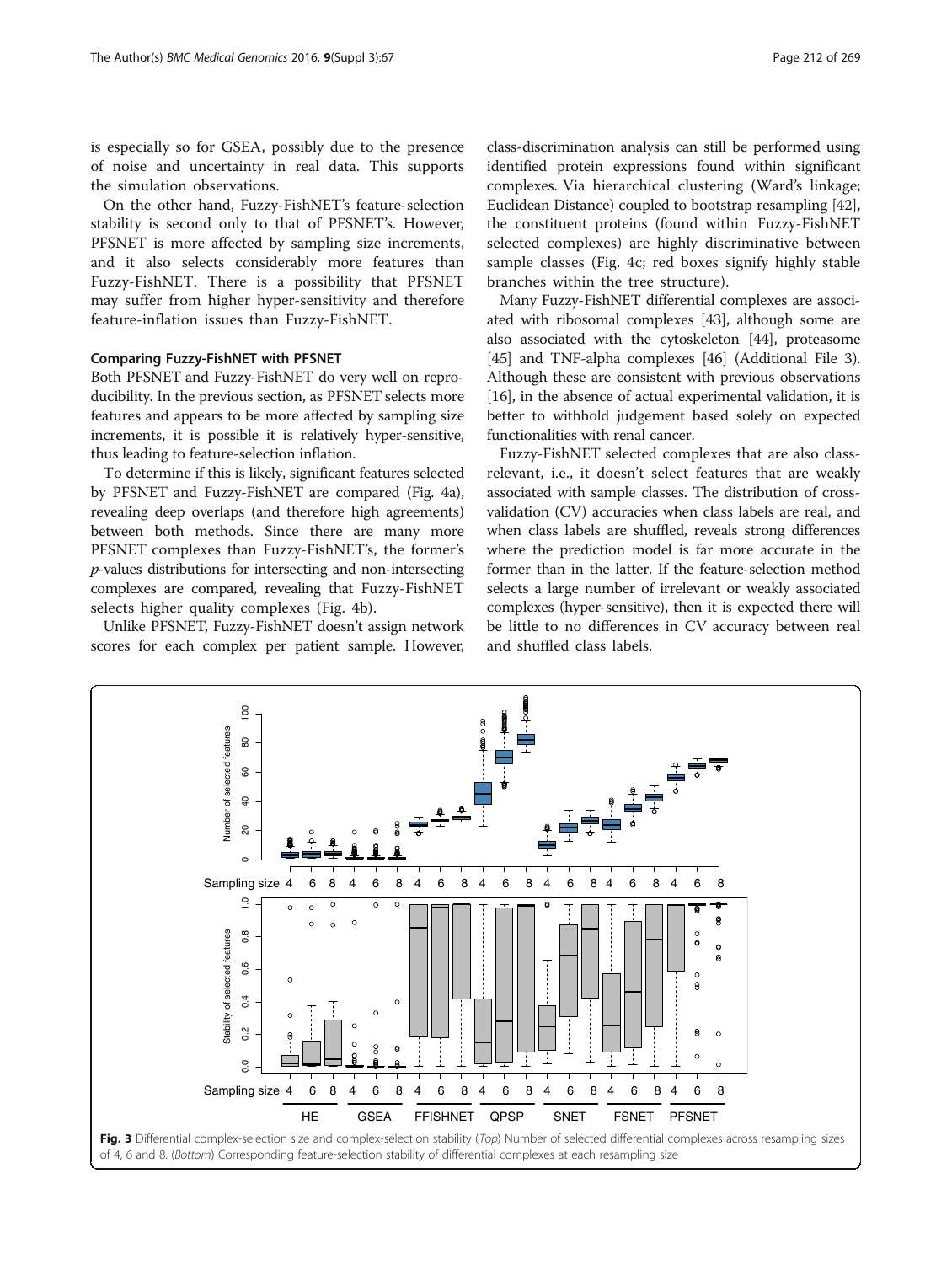<span id="page-8-0"></span>

(d) FFISHNET selected features are properly class-discriminative, i.e., provides a high accuracy when actual class differences exist

# Determining the contribution of Rank Weights (Fuzzification) towards signal stability

The positive impact of incorporating fuzzification in Fuzzy-FishNET is not known. It is possible the method may work just as well with a uniform weight of 1 across the top alpha%. So, an unweighted version of Fuzzy-FishNET, FishNET is tested. Note that Fuzzy-FishNET is analogous to SNET's uniform weight of 1 for the top alpha proteins, and 0 for all others.

Figure [5](#page-9-0) shows the impact of fuzzification on Fuzzy-FishNET over three benchmarks: A/the frequency distribution of feature-selection stability, B/The pairwise feature-selection similarity based on the Jaccard distance and C/the frequency distribution of false positive rates based on random class assignment of RC's normal samples into two pseudo-classes followed by feature-selection. Benchmarks A and B are shown over resamplings of sizes 4, 6 and 8. HE is included as a point of reference since it is a primordial version of Fuzzy-FishNET (and FishNET). FishNET is not a strong improvement over HE (given its weaker feature-selection stability), and thus it is clear that fuzzification has a very strong positive impact on featureselection stability, as well as robustness against false positives. The most informative rank shifts lies within the most highly ranked proteins, and assigning higher weights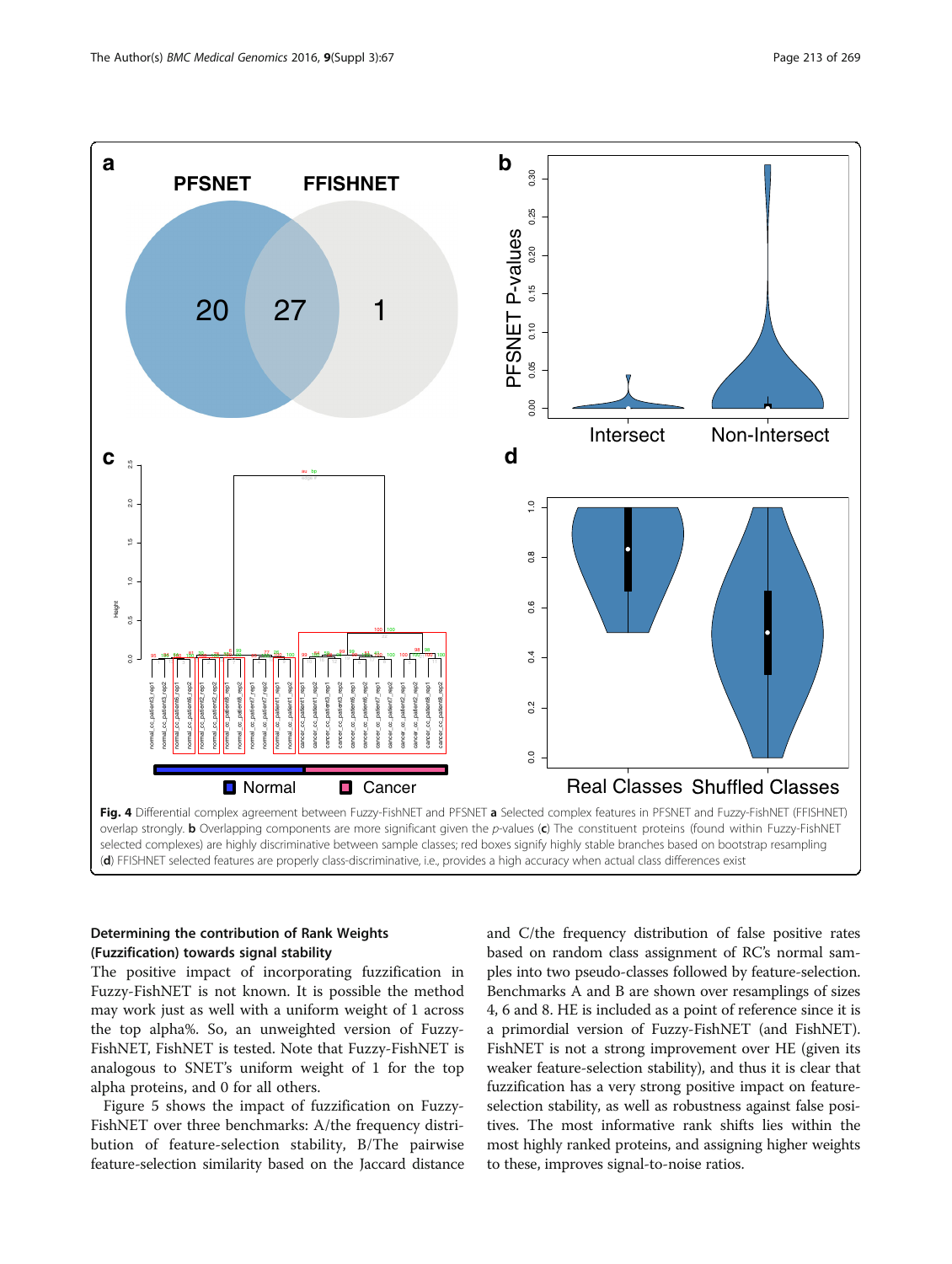<span id="page-9-0"></span>

#### Robustness towards alpha adjustment

As with the RBNAs, a valid concern is that alpha adjustments may lead to highly different differential complexes being selected. Parameterization of alphas however is not fixed: Increasing alpha from top 10% onwards can increase sensitivity, but comes at the cost of introducing more false positives as signal from lower ranked proteins are introduced into the complex scores (which is why lower weights for alpha2 are assigned). However, we would expect the top scoring complexes to be stable.

To examine this concern, the top ranked complexes generated from top alphas of 10, 20 and 30% is compared against the default Fuzzy-FishNET setting of alpha1 (top 10%) and alpha2 (top 10–20%) based on overlaps  $(A \cap B / min(A, B)).$ 

The results are generally stable, with overlaps of 62% at alpha = 10,  $64\%$  at alpha = 20, and  $69\%$  at alpha = 30 respectively. However, alpha should not be set too low at the onset, as this will likely introduce many poorer quality complexes into the significant complex-based feature set too early into preliminary analysis.

# Conclusions

Fuzzy-FishNET is a powerful improvement over its predecessor, the hypergeometric enrichment (HE) approach. It differs only in the differential protein pre-selection step yet exhibits high precision-recall in simulated data while being the most reproducible over evaluations on real data. Based on cross-validations, it selects relevant features. Given these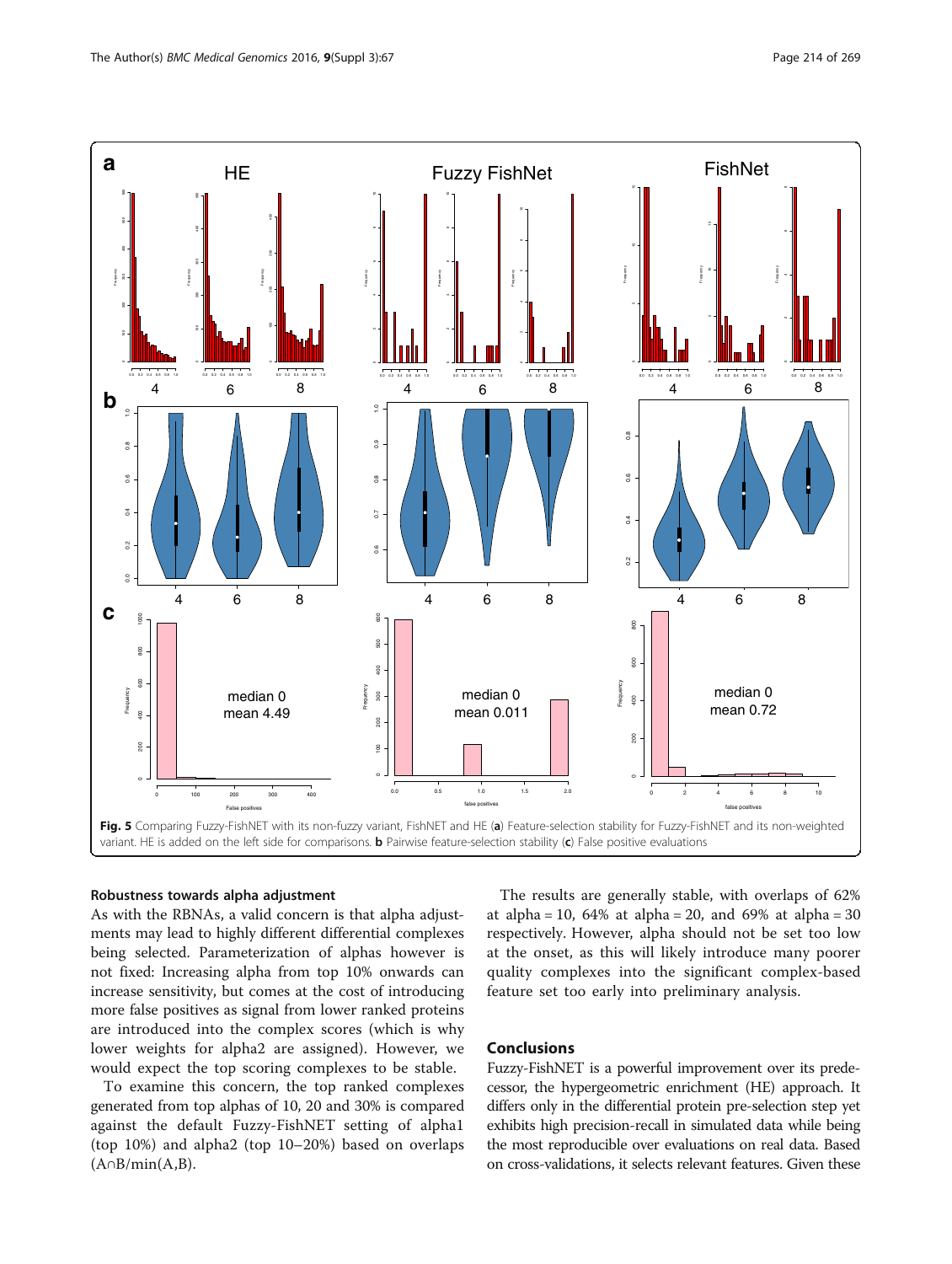<span id="page-10-0"></span>properties, Fuzzy-FishNET is a potentially powerful new entrant amongst complex-based feature-selection methods.

# Additional files

[Additional file 1:](dx.doi.org/10.1186/s12920-016-0228-z) Precision distributions for several network-based methods for three simulated datasets (D1.2, D2.2 and RC1) at three levels of purity (50, 75 and 100%). (PDF 98 kb)

[Additional file 2:](dx.doi.org/10.1186/s12920-016-0228-z) Recall distributions for several network-based methods for three simulated datasets (D1.2, D2.2 and RC1) at three levels of purity (50, 75 and 100%). (PDF 97 kb)

[Additional file 3:](dx.doi.org/10.1186/s12920-016-0228-z) Top 25 Fuzzy-FishNET complexes. (PDF 141 kb)

#### Acknowledgements

WWBG would like to express his gratitude towards Limsoon Wong and Kevin Lim for inspiring the work undertaken in this manuscript.

#### **Declarations**

This article has been published as part of BMC Medical Genomics Volume 9 Supplement 3, 2016. 15th International Conference On Bioinformatics (INCOB 2016): medical genomics. The full contents of the supplement are available online [https://bmcmedgenomics.biomedcentral.com/articles/](https://bmcmedgenomics.biomedcentral.com/articles/supplements/volume-9-supplement-3) [supplements/volume-9-supplement-3](https://bmcmedgenomics.biomedcentral.com/articles/supplements/volume-9-supplement-3).

#### Funding

Publication charges for this article have been funded by an education grant (290–0819000002) to WWBG from the School of Pharmaceutical Science and Technology, Tianjin University, China.

#### Availability of data and material

All data generated or analysed during this study are included in this published article under Additional files. An early version of this manuscript was published in BioXriv (doi: http://dx.doi.org/[10.1101/024430](http://dx.doi.org/10.1101/024430)).

#### Authors' contributions

WWBG designed, implemented the bioinformatics method and pipeline, performed analysis, and wrote the manuscript.

#### Competing interests

The author declares that he has no competing interests.

#### Consent for publication

Not applicable.

Ethics approval and consent to participate Not applicable.

#### Published: 5 December 2016

#### References

- 1. Ebhardt HA, Root A, Sander C, Aebersold R. Applications of targeted proteomics in systems biology and translational medicine. Proteomics. 2015; 15(18):3193–208. doi[:10.1002/pmic.201500004.](http://dx.doi.org/10.1002/pmic.201500004)
- 2. Guo T, Kouvonen P, Koh CC, Gillet LC, Wolski WE, Rost HL, et al. Rapid mass spectrometric conversion of tissue biopsy samples into permanent quantitative digital proteome maps. Nat Med. 2015;21(4):407–13. doi[:10.1038/nm.3807.](http://dx.doi.org/10.1038/nm.3807)
- 3. Bruderer R, Bernhardt OM, Gandhi T, Miladinovic SM, Cheng LY, Messner S, et al. Extending the limits of quantitative proteome profiling with data-independent acquisition and application to acetaminophen-treated three-dimensional liver microtissues. Mol Cell Proteomics. 2015;14(5): 1400–10. doi[:10.1074/mcp.M114.044305.](http://dx.doi.org/10.1074/mcp.M114.044305)
- 4. Zhang B, Wang J, Wang X, Zhu J, Liu Q, Shi Z, et al. Proteogenomic characterization of human colon and rectal cancer. Nature. 2014;513(7518): 382–7. doi:[10.1038/nature13438](http://dx.doi.org/10.1038/nature13438).
- Goh WW, Lee YH, Chung M, Wong L. How advancement in biological network analysis methods empowers proteomics. Proteomics. 2012;12(4–5): 550–63. doi:[10.1002/pmic.201100321](http://dx.doi.org/10.1002/pmic.201100321).
- 6. Perez-Riverol Y, Alpi E, Wang R, Hermjakob H, Vizcaino JA. Making proteomics data accessible and reusable: current state of proteomics databases and repositories. Proteomics. 2015;15(5–6):930–49. doi[:10.1002/pmic.201400302.](http://dx.doi.org/10.1002/pmic.201400302)
- 7. Keich U, Kertesz-Farkas A, Noble WS. Improved False Discovery Rate Estimation Procedure for Shotgun Proteomics. J Proteome Res. 2015;14(8): 3148–61. doi[:10.1021/acs.jproteome.5b00081.](http://dx.doi.org/10.1021/acs.jproteome.5b00081)
- 8. Chick JM, Kolippakkam D, Nusinow DP, Zhai B, Rad R, Huttlin EL, et al. A mass-tolerant database search identifies a large proportion of unassigned spectra in shotgun proteomics as modified peptides. Nat Biotechnol. 2015;33(7):743–9. doi:[10.1038/nbt.3267](http://dx.doi.org/10.1038/nbt.3267).
- 9. Rost HL, Rosenberger G, Navarro P, Gillet L, Miladinovic SM, Schubert OT, et al. OpenSWATH enables automated, targeted analysis of data-independent acquisition MS data. Nat Biotechnol. 2014;32(3):219–23. doi:[10.1038/nbt.2841](http://dx.doi.org/10.1038/nbt.2841).
- 10. Gillet LC, Navarro P, Tate S, Rost H, Selevsek N, Reiter L, et al. Targeted data extraction of the MS/MS spectra generated by data-independent acquisition: a new concept for consistent and accurate proteome analysis. Mol Cell Proteomics. 2012;11(6):O111 016717. doi[:10.1074/mcp.O111.016717](http://dx.doi.org/10.1074/mcp.O111.016717).
- 11. Guyon I, Elisseeff A. An Introduction to Variable and Feature Selection. J Mach Learn Res. 2003;3:1157–82. doi:citeulike-article-id:167555.
- 12. Marusyk A, Almendro V, Polyak K. Intra-tumour heterogeneity: a looking glass for cancer? Nat Rev. 2012;12(5):323–34. doi:[10.1038/nrc3261](http://dx.doi.org/10.1038/nrc3261).
- 13. Webb-Robertson B-JM, Wiberg HK, Matzke MM, Brown JN, Wang J, McDermott JE, et al. Review, Evaluation, and Discussion of the Challenges of Missing Value Imputation for Mass Spectrometry-Based Label-Free Global Proteomics. J Proteome Res. 2015;14(5):1993–2001. doi:[10.1021/pr501138h](http://dx.doi.org/10.1021/pr501138h).
- 14. Sandberg A, Branca RM, Lehtio J, Forshed J. Quantitative accuracy in mass spectrometry based proteomics of complex samples: the impact of labeling and precursor interference. J Proteomics. 2014;96:133–44. doi[:10.1016/j.jprot.2013.10.035](http://dx.doi.org/10.1016/j.jprot.2013.10.035).
- 15. Goh WW, Fan M, Low HS, Sergot M, Wong L. Enhancing the utility of Proteomics Signature Profiling (PSP) with Pathway Derived Subnets (PDSs), performance analysis and specialised ontologies. BMC Genomics. 2013;14:35. doi:[10.1186/1471-2164-14-35](http://dx.doi.org/10.1186/1471-2164-14-35).
- 16. Goh WW, Guo T, Aebersold R, Wong L. Quantitative proteomics signature profiling based on network contextualization. Biol Direct. 2015;10(1):71. doi[:10.1186/s13062-015-0098-x.](http://dx.doi.org/10.1186/s13062-015-0098-x)
- 17. Goh WW, Lee YH, Ramdzan ZM, Sergot MJ, Chung M, Wong L. Proteomics signature profiling (PSP): a novel contextualization approach for cancer proteomics. J Proteome Res. 2012;11(3):1571–81. doi[:10.1021/pr200698c.](http://dx.doi.org/10.1021/pr200698c)
- 18. Goh WW, Lee YH, Zubaidah RM, Jin J, Dong D, Lin Q, et al. Network-Based Pipeline for Analyzing MS Data: An Application toward Liver Cancer. J Proteome Res. 2011. doi:[10.1021/pr1010845.](http://dx.doi.org/10.1021/pr1010845)
- 19. Goh WW, Sergot MJ, Sng JC, Wong L. Comparative network-based recovery analysis and proteomic profiling of neurological changes in valproic Acid-treated mice. J Proteome Res. 2013;12(5):2116–27. doi[:10.1021/pr301127f](http://dx.doi.org/10.1021/pr301127f).
- 20. Bindea G, Mlecnik B, Hackl H, Charoentong P, Tosolini M, Kirilovsky A, et al. ClueGO: a Cytoscape plug-in to decipher functionally grouped gene ontology and pathway annotation networks. Bioinformatics. 2009;25(8): 1091–3. doi:[10.1093/bioinformatics/btp101](http://dx.doi.org/10.1093/bioinformatics/btp101).
- 21. Zheng Q, Wang XJ. GOEAST: a web-based software toolkit for Gene Ontology enrichment analysis. Nucleic Acids Res. 2008;36(Web Server issue): W358–63. doi:[10.1093/nar/gkn276](http://dx.doi.org/10.1093/nar/gkn276).
- 22. Huang WL, Tung CW, Ho SW, Hwang SF, Ho SY. ProLoc-GO: utilizing informative Gene Ontology terms for sequence-based prediction of protein subcellular localization. BMC Bioinformatics. 2008;9:80. doi[:10.1186/1471-2105-9-80](http://dx.doi.org/10.1186/1471-2105-9-80).
- 23. Maere S, Heymans K, Kuiper M. BiNGO: a Cytoscape plugin to assess overrepresentation of gene ontology categories in biological networks. Bioinformatics. 2005;21(16):3448–9. doi:[10.1093/bioinformatics/bti551.](http://dx.doi.org/10.1093/bioinformatics/bti551)
- 24. Boyle El, Weng S, Gollub J, Jin H, Botstein D, Cherry JM, et al. GO:: TermFinder–open source software for accessing Gene Ontology information and finding significantly enriched Gene Ontology terms associated with a list of genes. Bioinformatics. 2004;20(18):3710–5. doi[:10.1093/bioinformatics/bth456](http://dx.doi.org/10.1093/bioinformatics/bth456).
- 25. Zeeberg BR, Feng W, Wang G, Wang MD, Fojo AT, Sunshine M, et al. GoMiner: a resource for biological interpretation of genomic and proteomic data. Genome Biol. 2003;4(4):R28.
- 26. Sivachenko AY, Yuryev A, Daraselia N, Mazo I. Molecular networks in microarray analysis. J Bioinform Comput Biol. 2007;5(2B):429–56.